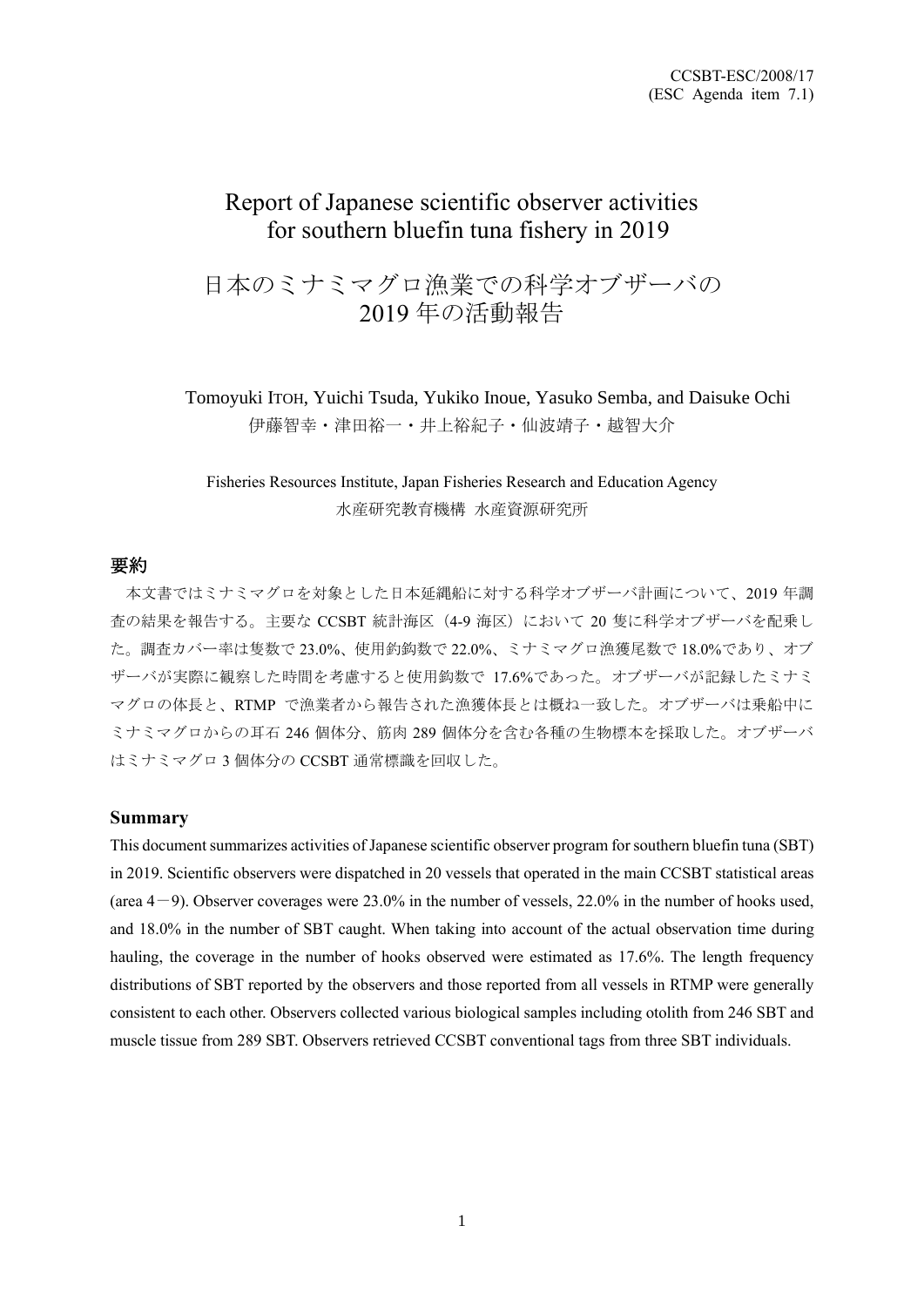## **1.** 科学オブザーバ活動の概要 **Overview of the scientific observer program**

みなみまぐろ漁場における日本の科学オブザーバ調査は、1992 年からほぼ同一の調査方法で実施し てきた。オブザーバは Table 1 に示すように、ミナミマグロおよび生態関連種の生物調査や、気象・漁 具・海鳥混獲回避手段の利用状況等に関する情報を収集する。調査項目には優先順位が付けられてお り、時間が限られているときには重要な項目だけを調査する。調査項目の優先順位は年により異なる 場合がある。オブザーバは、各大洋でミナミマグロを主要な漁獲対象として操業する遠洋延縄漁船か らランダムに選定された漁船に派遣される。2006 年以降のミナミマグロ漁業は、漁期規制の撤廃、燃 費の高騰、および IQ 制の導入により、各船の操業計画が流動的となっている(CCSBT-ESC/1208/34)。 ミナミマグロ漁獲枠を持つ船に一定期間オブザーバを派遣しても、その船の年間を通した操業戦略上 の都合により、オブザーバの乗船中にミナミマグロ漁場での操業を行わない場合がある。

オブザーバの派遣人数は、当初は 10~18 名/年であったが、予算上の制約により 2007 年以降のオブ ザーバ派遣人数は 7 名/年程度に留まってきた。これを改善するため、2010 年以降はインドネシア人調 査員を加えてオブザーバを増員した。

Japanese scientific observer program of longline fishery for SBT has been performed systematically in a consistent method since 1992. In this program, scientific observers collect biological data and samples from SBT and ecologically related species during the hauling operations. They also collect information about the fishing operations (e.g., fishing configuration, weather and sea conditions, mitigation measures used to reduce incidental take of seabirds). Table 1 summarizes the research items of the observers. When they are busy and have little time to complete all the research items (because of the severe sea, weather, and/or fishing conditions), observers reduce their research activities in accordance with the established priorities. This priority levels differ depending on the fishing year. Scientific observers were sent to the vessels which were chosen at random from all of authorized Japanese commercial longline vessels targeting SBT in each ocean. Since 2006, annual operational patterns and schedule of Japanese vessels targeting SBT have been possibly affected by introduction of the individual quota (IQ) system, abolishing of the seasonal area closure, and drastic/temporal increase of fuel price (CCSBT-ESC/1208/34). Thus, there are difficulties to deploy the observers for a specific period toward the SBT fishing trips in a timely manner; some vessels with SBT quota do not operate in SBT fishing grounds during the period that observers are on-board because of their fishing strategy.

Japan had regularly deployed 10-18 observers per year in the early period of the program, although the program was forced to reduce the number of observers by budgetary restrictions. In 2007-2009, only seven observers were deployed to the vessel operated in the SBT fishing grounds per year. Since 2010, the number of observers has increased with the employment of Indonesian researchers.

## **2.** 科学オブザーバの訓練 **Observer Training**

オブザーバは派遣される前に講習会にて訓練を受ける。2019 年にはミナミマグロを含む遠洋延縄操 業用の講習会を 6 回開催し、オブザーバ候補者に対し、調査方法、記録方法、および安全確保について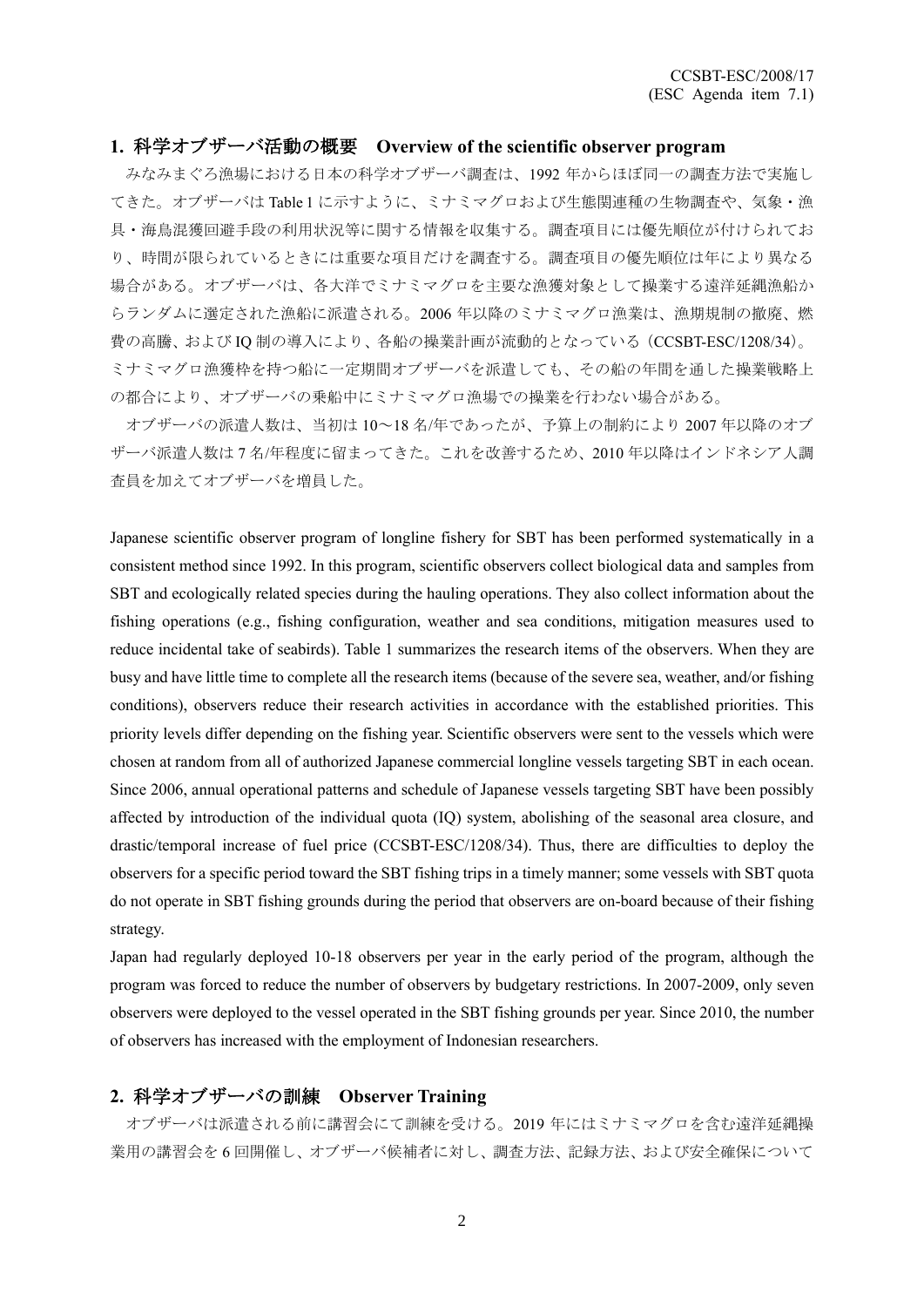講習を行った。講習では実物の魚を用いて調査方法や生物サンプルの採取方法の実習も行なった。オ ブザーバは、調査航海終了後に、乗船中の調査活動について報告をした。

Before cruises, scientific observer candidates have to take a training seminar. The training seminars for high sea seas tuna longliners including targeting SBT were held six times in 2019. In the training seminars, the candidates brushed up their knowledge and skills on research methods, recording procedures and safety. It also included practical training using the actual tuna to measure the fish size and to collect the biological samples. After returning from the cruises, observers reported their research activities in the debriefing.

### **3.** 科学オブザーバのデザインとカバー率 **Design and coverage**

2019 年に主要な CCSBT 統計海区(海区 4-9)で操業を行った漁船に 20 名のオブザーバを配乗した。 4 名は初めての調査航海であり、16 名が過去にミナミマグロまたはマグロ類を対象とした延縄操業船 での科学オブザーバ活動の実績を有していた。対象調査船における乗船日数は合計 1,349 日であった。 旅程を含めた雇用期間は 2,097 日であった。

海域ごと、月ごとの隻数・努力量(釣鈎数)・SBT の漁獲尾数について、全体に占めるカバー率を計 算した。比較には、CCSBT へ提出したデータ(隻数、努力量、および漁獲尾数)を用いた。2019 年の 4 海区から 9 海区でのカバー率は、隻数で 23.0%、使用釣鈎数で 22.0%、ミナミマグロ漁獲尾数で 18.0% であった(Table 2)。

オブザーバは、食事の休憩や天候等の要因により操業を観察しない場合がある。2019 年にオブザー バが実際に観察した鈎数の割合は総使用鈎数の 80.0%であった。したがって、オブザーバが実際に観察 した延縄努力量に基づくカバー率は、22.0%×80.0%=17.6%と計算された。

Scientific observers were dispatched in 20 vessels that operated in the main CCSBT statistical areas (area 4  $-9$ ). Sixteen observers had experiences of scientific observer activities for SBT or other tunas, and it was the first research for remaining four observers. The total number of days on-boarded was 1,349. The total number of days employment including travel duration was 2,907.

We calculated observer coverage between January and December in area 4-9 (calendar year). The data reported from the fishermen (the denominator for coverage calculation) were based on the RTMP and/or the logbook which were submitted in the CCSBT data exchange. Observer coverages were 23.0% in the number of vessels, 22.0% in the number of hooks used, and 18.0% in the number of SBT caught (Table 2).

Scientific observers did not observe whole of the hauling operations because of rest for meal, rough weather condition, and other reasons. The observers actually monitored 80.0% of all hauling time in 2019. Thus, the coverage of effort which was actually observed by the observers was calculated as 17.8% (22.0% x 0.800).

## **4.** 収集データ **Observer data collected**

4~9 海区において、オブザーバが記録した硬骨魚類、サメ類、海鳥類、その他のリストを Table3~ 5 に示す。オブザーバによる生物の種査定の一部については、後日、オブザーバが撮影した写真に基づ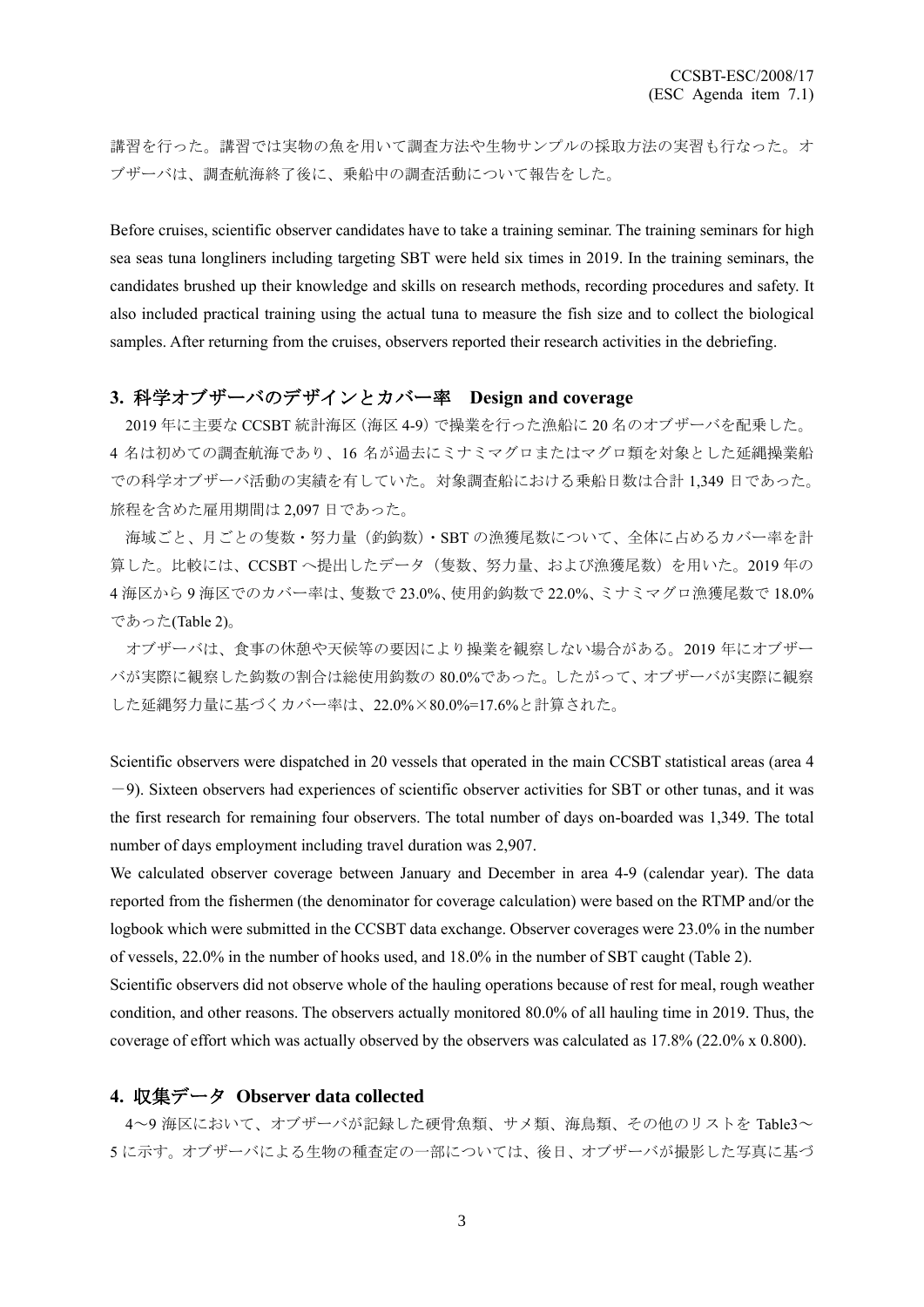いて国際水産資源研究所の専門家が確認している。オブザーバが体長を測定した種別個体数を海域・月 別に Table 6 に示す。合計 53,649 個体の魚類の体長を測定し、このうちミナミマグロは 21,506 個体で あった。オブザーバは乗船中に耳石、筋肉などの生物標本を収集し、性別を判定した(Table 7)。ミナ ミマグロについては耳石を 246 個体、筋肉を 289 個体から採取した。

観察されたミナミマグロの体長組成を海域ごとに Fig.1 に示す。RTMP による日本延縄船全船による ミナミマグロ全漁獲個体数の体長組成と比較した。オブザーバが観察した体長分布と、全操業船から 報告された体長分布とは類似していた。詳細にみると 4 海区と 8 海区で違いが見られ、オブザーバが 乗船した場合の方がわずかに大型であった。

Table 3-5 summarize the number of animals observed, by teleosts, sharks, and seabird and others. Some of them were identified its more detailed taxonomic classification later in the laboratory by specialists in the National Research Institute of Far Seas Fisheries based on photographs which scientific observers took onboard. Table 6 summarizes the number of individuals of which body length were measured by the observers by area and month. A total of 53,649 fish were length measured, including 21,506 SBT. Biological samples collected, as well as sex identified, were summarized by species, area and month in Table 7. Otoliths were collected from 246 SBT and muscle tissue were collected from 289 SBT.

Fig. 1 shows length frequency of SBT from observers comparing to those from RTMP by area. The length frequency distributions of the observer data and RTMP data were generally similar to each other. In detail, there were differences in the length frequencies in Area 4 and Area 8, in which size of observed were slightly larger.

### **5.** 標識魚の再捕 **Tag return monitoring**

調査を通じて回収した CCSBT 通常標識(通常標識)は、3個体分(3本)であった。

Scientific observers collected 3 conventional tags of CCSBT from 3 recaptured SBT.

## **6.** 科学オブザーバ事業の問題点 **Problem experienced**

日本の延縄漁船はコスト削減のために洋上補給し、ほとんど寄港しないため、一部のオブザーバは 対象調査船への配乗時に補給船を利用した洋上転船を行った。しかし、洋上転船には天候次第で大き な危険を伴う等の問題点が指摘されている。

Japanese commercial longline vessels rarely come into ports because of cost-cutting; thus, some observers were forced to transfer from supply vessels to fishing vessels on high seas. Transfer on high seas is risky, and magnitude of risk is depending on the weather conditions.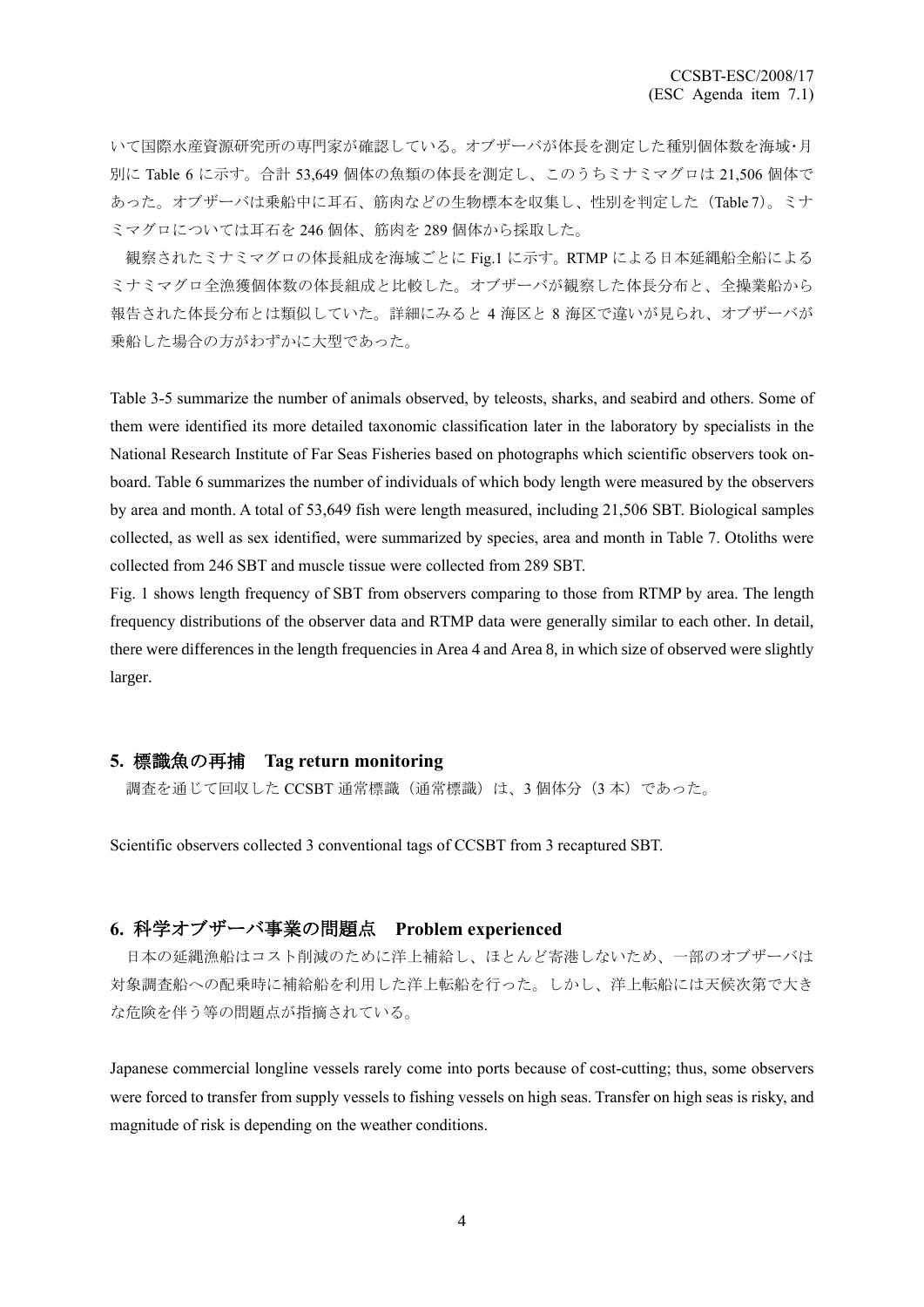## **Reference**

Itoh, T. 2012 Change in operation pattern of Japanese SBT longliners in 2011 resulting from the introduction of the individual quota system in 2006. CCSBT-ESC/1208/34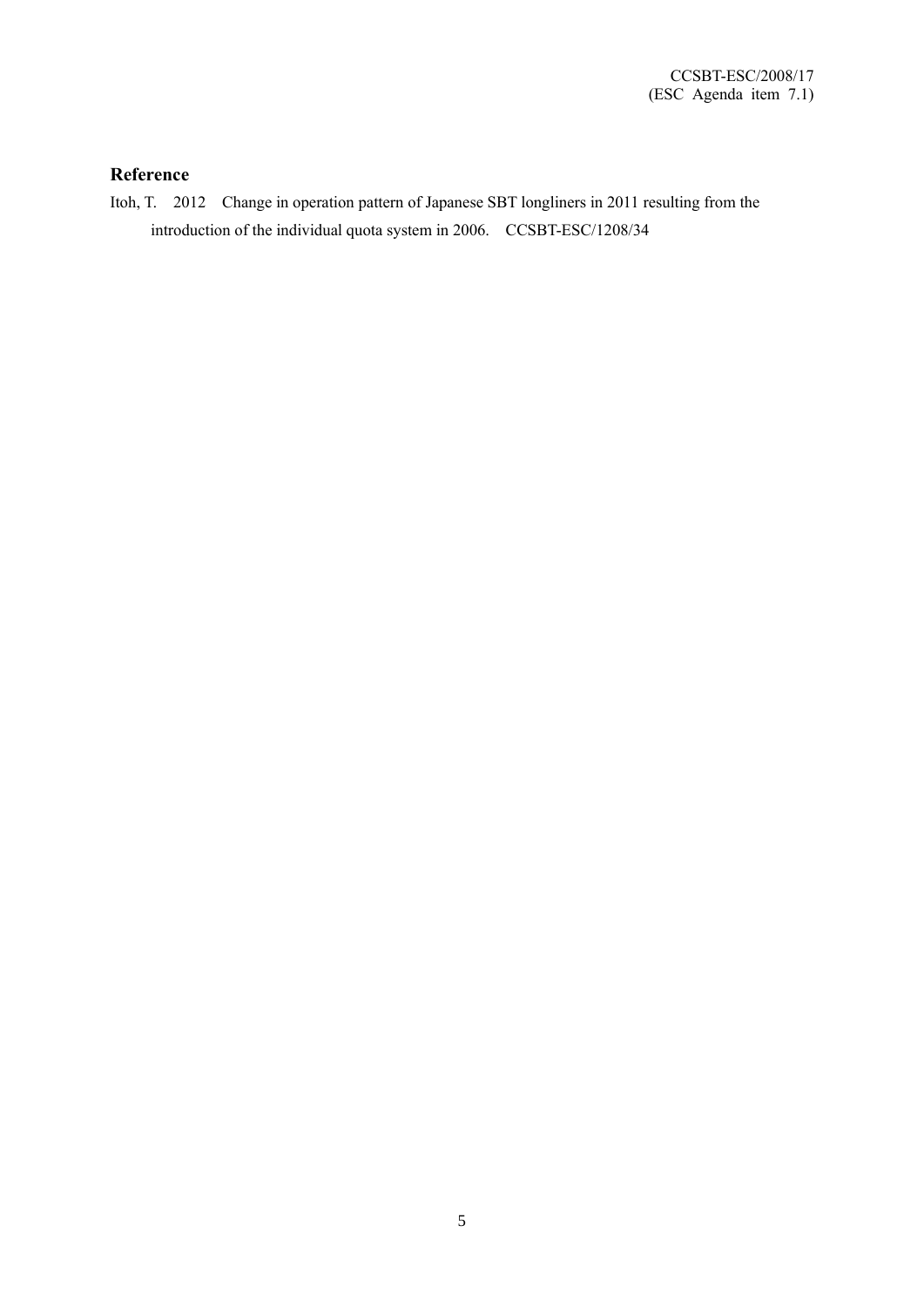| Item                                           | Records                                                             |
|------------------------------------------------|---------------------------------------------------------------------|
| Data collection during line setting            | - Location (start and end points of line setting)                   |
|                                                | - Time (start and end times of line setting)                        |
|                                                | - Weather and sea condition                                         |
|                                                | - Gear configuration                                                |
|                                                | - Bait types used                                                   |
|                                                | - Use of mitigation measures to reduce incidental take of seabirds  |
|                                                | - Number of seabirds around the vessel                              |
| Data and sample collection during line hauling | - Location (start and end points of line hauling)                   |
|                                                | - Time                                                              |
|                                                |                                                                     |
| (for animals caught by longline)               | - Body length                                                       |
|                                                | - Body weight                                                       |
|                                                | - Life status                                                       |
|                                                | - Sex                                                               |
|                                                | - Photographing (especially for seabirds)                           |
| (as biological sampling)                       | - Otolith (for the age estimation of SBT)                           |
|                                                | - Vertebrae (for the age estimation of tagged sharks)               |
|                                                | - Muscle tissue (for the genetic and isotope research of SBT, other |
|                                                | fishes, and the bycatch species including seabirds)                 |
|                                                |                                                                     |
| (as tag recapture)                             | - Tag recovery for SBT, sharks, and others.                         |

# **Table 1. Research items of observers in Japanese SBT longline observer program.**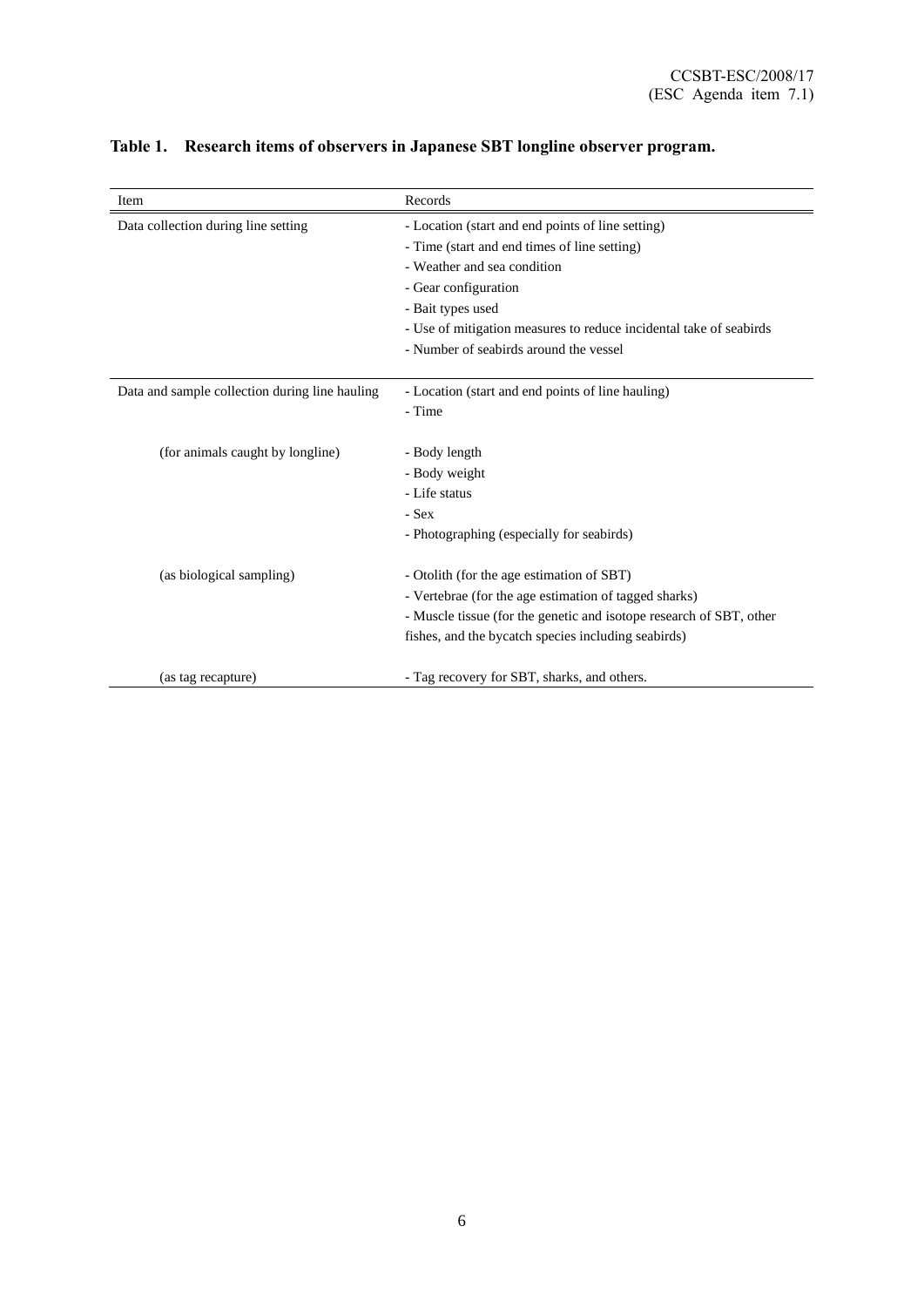| Area    | Month                    |                         | Number of vessels |                       | Number of hooks used (x1000) |                  |         | Number of SBT retained |                  |            |
|---------|--------------------------|-------------------------|-------------------|-----------------------|------------------------------|------------------|---------|------------------------|------------------|------------|
|         |                          | Observ                  | All               | Cover                 | Observed                     | All              | Cover   | Observed               | All              | Cover rate |
|         |                          | ed                      | vessels           | $\operatorname{rate}$ |                              | vessels          | rate    |                        | vessels          |            |
| Area 4  | $\mathfrak{Z}$           | $\boldsymbol{0}$        | $\mathbf{1}$      | $0.0\%$               | $\boldsymbol{0}$             | 12               | $0.0\%$ | $\boldsymbol{0}$       | $\boldsymbol{0}$ | $0.0\%$    |
|         | 4                        | $\boldsymbol{0}$        | 3                 | $0.0\%$               | $\boldsymbol{0}$             | 13               | $0.0\%$ | $\boldsymbol{0}$       | $\mathbf{1}$     | $0.0\%$    |
|         | 5                        | $\boldsymbol{2}$        | 9                 | 22.2%                 | 18                           | 187              | 9.8%    | $\boldsymbol{0}$       | 3,765            | $0.0\%$    |
|         | $\boldsymbol{7}$         | $\overline{4}$          | 21                | 19.0%                 | 102                          | 581              | 17.6%   | 756                    | 6,565            | 11.5%      |
| Area 5  | 5                        | $\boldsymbol{0}$        | $\boldsymbol{0}$  | $0.0\%$               | $\boldsymbol{0}$             | $\boldsymbol{0}$ | $0.0\%$ | $\boldsymbol{0}$       | $\boldsymbol{0}$ | $0.0\%$    |
|         | 6                        | $\boldsymbol{0}$        | 3                 | $0.0\%$               | $\boldsymbol{0}$             | 30               | $0.0\%$ | $\boldsymbol{0}$       | $\boldsymbol{0}$ | $0.0\%$    |
|         | $\tau$                   | $\mathbf{1}$            | $\tau$            | 14.3%                 | 59                           | 460              | 12.8%   | $\boldsymbol{0}$       | $\boldsymbol{0}$ | $0.0\%$    |
|         | 8                        | $\mathbf{1}$            | $\overline{4}$    | 25.0%                 | 40                           | 138              | 28.8%   | $\boldsymbol{0}$       | $\mathbf{0}$     | $0.0\%$    |
| Area 7  | $\mathfrak{Z}$           | $\overline{3}$          | $10\,$            | $30.0\%$              | $78\,$                       | 189              | 41.2%   | 211                    | 395              | 53.4%      |
|         | $\overline{\mathcal{L}}$ | 6                       | 23                | 26.1%                 | 392                          | 1,540            | 25.5%   | 1,279                  | 5,482            | 23.3%      |
|         | 5                        | 6                       | $26\,$            | 23.1%                 | 485                          | 2,052            | 23.6%   | 5,405                  | 26,255           | 20.6%      |
|         | 6                        | $\,1$                   | 10                | 10.0%                 | $\,8\,$                      | 180              | 4.7%    | 72                     | 1,638            | 4.4%       |
| Area 8  | $\overline{\mathbf{4}}$  | $\overline{\mathbf{3}}$ | $\overline{9}$    | 33.3%                 | 53                           | 236              | 22.6%   | $\boldsymbol{0}$       | 15               | $0.0\%$    |
|         | 5                        | $\mathfrak{Z}$          | 11                | 27.3%                 | 62                           | 193              | 32.0%   | $\boldsymbol{0}$       | $30\,$           | $0.0\%$    |
|         | $\boldsymbol{7}$         | $\mathbf{1}$            | $12\,$            | 8.3%                  | $18\,$                       | 187              | 9.6%    | 52                     | 702              | 7.4%       |
|         | 8                        | $\boldsymbol{2}$        | 17                | 11.8%                 | 160                          | 1,395            | 11.5%   | 1,108                  | 13,658           | 8.1%       |
|         | 9                        | $\mathbf{1}$            | 10                | 10.0%                 | 6                            | 168              | 3.8%    | 39                     | 1,638            | 2.4%       |
|         | 11                       | $\boldsymbol{0}$        | $\mathbf{1}$      | $0.0\%$               | $\boldsymbol{0}$             | 75               | $0.0\%$ | $\boldsymbol{0}$       | 1,079            | $0.0\%$    |
|         | 12                       | $\boldsymbol{0}$        | $\mathbf{0}$      | $0.0\%$               | $\mathbf{0}$                 | 70               | $0.0\%$ | $\mathbf{0}$           | 429              | $0.0\%$    |
| Area 9  | $\mathfrak{Z}$           | $\overline{3}$          | 9                 | 33.3%                 | 59                           | 224              | 26.5%   | 438                    | 1,115            | 39.3%      |
|         | $\overline{\mathcal{A}}$ | $\boldsymbol{7}$        | 30                | 23.3%                 | 423                          | 1,928            | 21.9%   | 4,249                  | 22,741           | 18.7%      |
|         | 5                        | $\,$ $\,$               | 30                | 26.7%                 | 571                          | 2,003            | 28.5%   | 4,704                  | 16,770           | 28.1%      |
|         | 6                        | 6                       | 22                | 27.3%                 | 276                          | 967              | 28.5%   | 1,514                  | 6,316            | 24.0%      |
|         | $\boldsymbol{7}$         | $\mathbf{1}$            | 11                | 9.1%                  | 87                           | 365              | 23.7%   | 185                    | 2,290            | 8.1%       |
|         | $\,8\,$                  | $\mathbf{1}$            | 9                 | 11.1%                 | 23                           | 83               | 28.1%   | 25                     | 289              | 8.7%       |
| Area 4  | Jan-Dec                  | $\sqrt{5}$              | 24                | 20.8%                 | 121                          | 793              | 15.2%   | 756                    | 10,331           | 7.3%       |
| Area 5  | Jan-Dec                  | $\mathbf{1}$            | $\tau$            | 14.3%                 | 99                           | 628              | 15.7%   | $\boldsymbol{0}$       | $\boldsymbol{0}$ | $0.0\%$    |
| Area 7  | Jan-Dec                  | 6                       | 26                | 23.1%                 | 964                          | 3,961            | 24.3%   | 6,967                  | 33,770           | 20.6%      |
| Area 8  | Jan-Dec                  | 4                       | 21                | 19.0%                 | 300                          | 2,324            | 12.9%   | 1,199                  | 17,551           | 6.8%       |
| Area 9  | Jan-Dec                  | 10                      | 39                | 25.6%                 | 1,438                        | 5,571            | 25.8%   | 11,115                 | 49,521           | 22.4%      |
| Area 4- | Jan-Dec                  | 20                      | 87                | 23.0%                 | 2,921                        | 13,277           | 22.0%   | 20,037                 | 111,173          | 18.0%      |
| Area 9  |                          |                         |                   |                       |                              |                  |         |                        |                  |            |

# **Table 2. Observer coverage in Japanese SBT longline observer program in 2019.**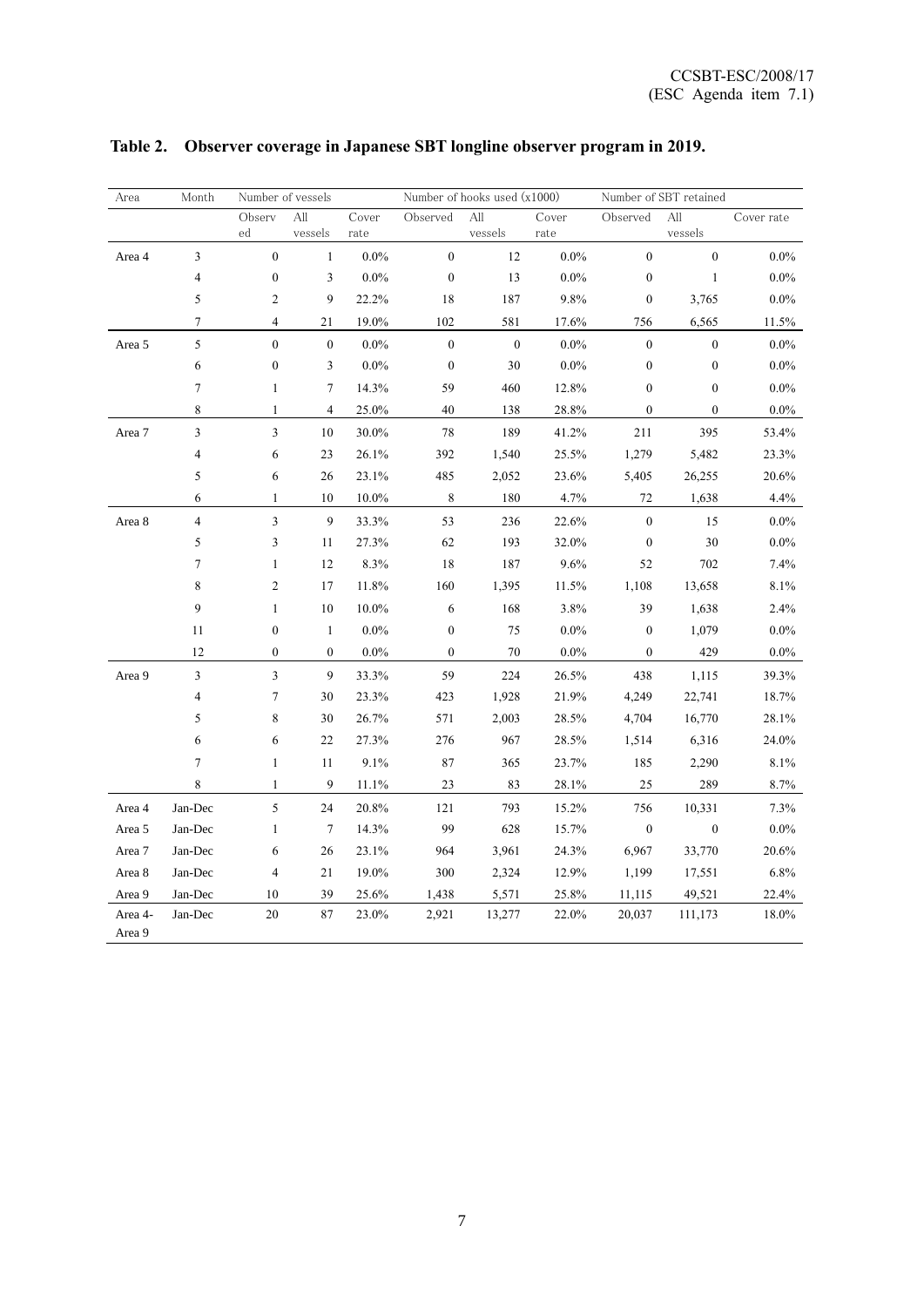| 種名      | Species                    | N      |
|---------|----------------------------|--------|
| ミナミマグロ  | Thunnus maccovii           | 22,124 |
| ビンナガ    | Thunnus alalunga           | 9,865  |
| メバチ     | Thunnus obesus             | 334    |
| キハダ     | Thunnus albacares          | 97     |
| メカジキ    | Xiphias gladius            | 267    |
| ガストロ    | Gasterochisma melampus     | 4,055  |
| ミズウオ類   | Alepisaurus spp.           | 926    |
| アカマンボウ  | Lamprididae                | 1,195  |
| シマガツオ類  | Brama spp.                 | 4,757  |
| アブラソコムツ | Lepidocybium flavobrunneum | 647    |
| バラムツ    | Ruvettus pretiosus         | 471    |
| その他魚類   | Other teleosts             | 843    |

**Table 3. Number of teleost fish recorded by the Japanese SBT longline observer program in 2019 in CCSBT statistical area 4-9.**

## **Table 4. Number of sharks recorded by the Japanese SBT longline observer program in 2019 in CCSBT statistical area 4-9.**

| 種名      | <b>Species</b>       | N     |
|---------|----------------------|-------|
| ヨシキリザメ  | Prionace glauca      | 9,205 |
| アオザメ    | Isurus oxyrinchus    | 270   |
| ニシネズミザメ | Lamna nasus          | 2,310 |
| その他     | Other elasmobranches | 882   |

**Table 5. Number of seabirds and the other animals recorded by the Japanese SBT longline observer program in 2019 in CCSBT statistical area 4-9.**

| 種名         | Species                          | N     |
|------------|----------------------------------|-------|
| 大型アホウドリ類   | Large albatrosses                | 95    |
| 暗色アホウドリ類   | Dark colored albatrosses         | 91    |
| その他のアホウドリ類 | Mollymawks and other albatrosses | 1,343 |
| ミズナギドリ類    | Giant petrels                    | 455   |
| その他の海鳥     | Other birds                      | 15    |
| 海亀類        | Sea turtles                      |       |
| 鰭脚類        | Pinnipedia                       | 5     |
| ハクジラ類      | Odontoceti                       |       |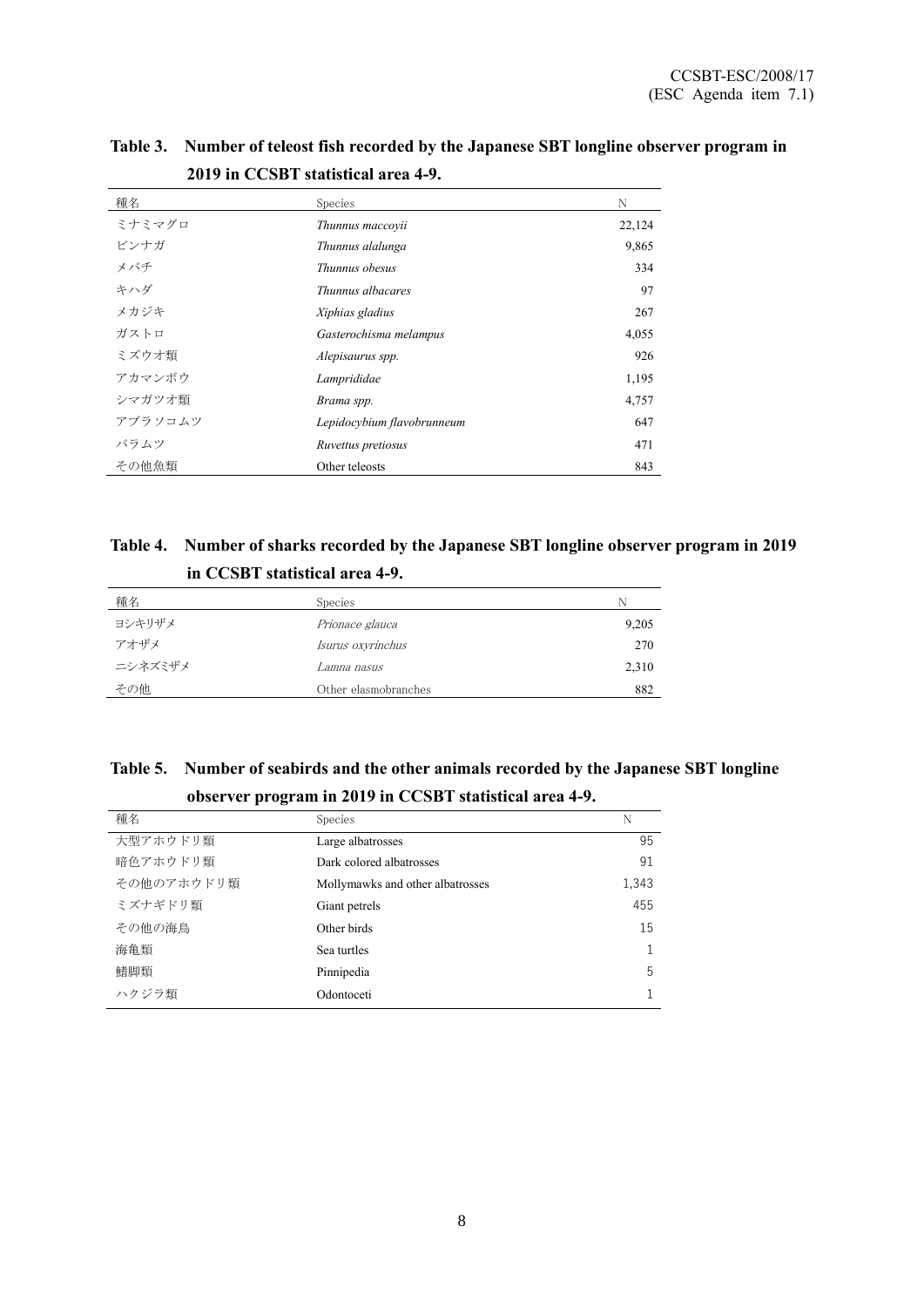| Area             | Month          | SBT    | ALB              | <b>BET</b>     | YFT            | SWO            | <b>BUK</b>     | other   | Sharks      | Total  |
|------------------|----------------|--------|------------------|----------------|----------------|----------------|----------------|---------|-------------|--------|
| $\overline{4}$   | 5              |        | 292              | $\overline{7}$ | $\,6\,$        | $\,8\,$        |                | 17      | 18          | 348    |
|                  | $6\,$          | 862    | 937              | $11\,$         | $\overline{9}$ | 35             | $\overline{4}$ | 451     | 262         | 2,571  |
|                  | Total          | 862    | 1,229            | 18             | $15\,$         | 43             | $\overline{4}$ | 468     | 280         | 2,919  |
| $\sqrt{5}$       | $\overline{7}$ |        | 887              | 72             | 11             | $\,6\,$        |                | 74      | 15          | 1,065  |
|                  | $\,8\,$        |        | 311              | 96             | 19             | $\overline{c}$ |                | $44$    | 32          | 504    |
|                  | Total          |        | 1,198            | 168            | 30             | $\,8\,$        |                | 118     | 47          | 1,569  |
| $\boldsymbol{7}$ | $\mathsf 3$    | 213    | 237              |                |                | $\sqrt{2}$     |                | 49      | 91          | 592    |
|                  | $\overline{4}$ | 1,318  | 1,222            |                |                | 49             | $\,1$          | 461     | 784         | 3,835  |
|                  | 5              | 5,930  | 2,184            |                |                | 120            | 5              | 1,131   | 1,151       | 10,521 |
|                  | $\,6$          | 74     | 42               |                |                | $\,1\,$        |                | $\,1\,$ | $\mathbf 5$ | 123    |
|                  | Total          | 7,535  | 3,685            |                |                | 172            | $6\,$          | 1,642   | 2,031       | 15,071 |
| $\,8\,$          | $\sqrt{4}$     | 42     | 1,090            | $1\,$          |                | $\sqrt{ }$     | $44$           | 182     | 403         | 1,769  |
|                  | 5              | 13     | 1,357            | $\,6$          |                | 14             | 32             | 315     | 406         | 2,143  |
|                  | $\overline{7}$ | 57     | $\mathbf{1}$     |                |                |                | 48             | 14      | 143         | 263    |
|                  | $\,8\,$        | 1,453  | $\boldsymbol{7}$ |                |                |                | 304            | 148     | 1,155       | 3,067  |
|                  | $\mathsf 9$    | 89     |                  |                |                |                | $11\,$         | 15      | 15          | 130    |
|                  | Total          | 1,654  | 2,455            | $\overline{7}$ |                | $21\,$         | 439            | 674     | 2,122       | 7,372  |
| $\mathsf g$      | 3              | 528    | 285              | 104            | $\,1\,$        | $\sqrt{2}$     | 38             | 253     | 566         | 1,777  |
|                  | $\sqrt{4}$     | 4,422  | 113              |                |                |                | 752            | 923     | 2,058       | 8,268  |
|                  | 5              | 4,734  | 610              | 33             | 50             | $\,8\,$        | 1,707          | 1,526   | 1,932       | 10,600 |
|                  | $\,6\,$        | 1,566  | 14               |                |                |                | 704            | 1,239   | 1,397       | 4,920  |
|                  | $\overline{7}$ | 180    |                  |                |                |                | 198            | 389     | 214         | 981    |
|                  | $\,8\,$        | 25     |                  |                |                |                | 100            | 33      | 14          | 172    |
|                  | Total          | 11,455 | 1,022            | 137            | 51             | $10\,$         | 3,499          | 4,363   | 6,181       | 26,718 |
| Total            |                | 21,506 | 9,589            | 330            | 96             | 254            | 3,948          | 7,265   | 10,661      | 53,649 |

**Table 6. Number of individuals its length measured under the Japanese SBT longline observer program in 2019.**

Species code is shown in Table 7.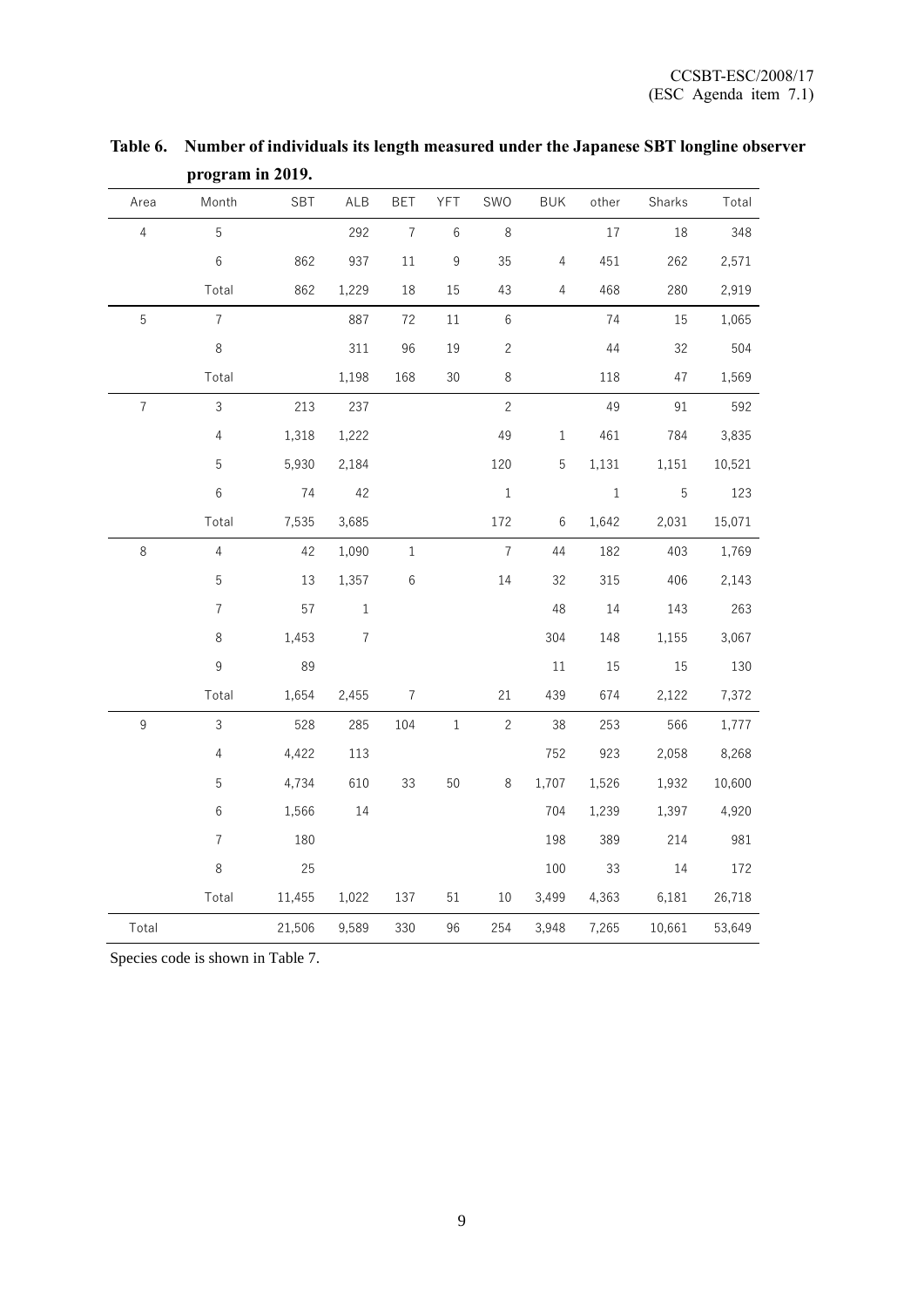| 種名     | Species code | Species               | Otolith | Muscle | Sex   |
|--------|--------------|-----------------------|---------|--------|-------|
| ミナミマグロ | <b>SBT</b>   | Southern bluefin tuna | 246     | 289    | 20575 |
| ビンナガ   | ALB          | Albacore              |         | 114    | 220   |
| メバチ    | <b>BET</b>   | Bigeye tuna           | 18      | 19     | 270   |
| キハダ    | <b>YFT</b>   | Yellowfin tuna        | 29      | 29     | 96    |
| メカジキ   | <b>SWO</b>   | Swordfish             |         | 65     | 144   |
| ガストロ   | <b>BUK</b>   | Butterfly kingfish    |         | 81     | 3795  |
| その他魚類  | other        | Other teleosts        |         | 24     | 1288  |
| サメ類    | Sharks       | Elasmobranches        |         | 53     | 11097 |
| 海鳥     | <b>Birds</b> | Seabirds              |         | 208    |       |

**Table 7. Number of individuals its biological samples collected and sex identified in the Japanese SBT longline observer program in 2019.**